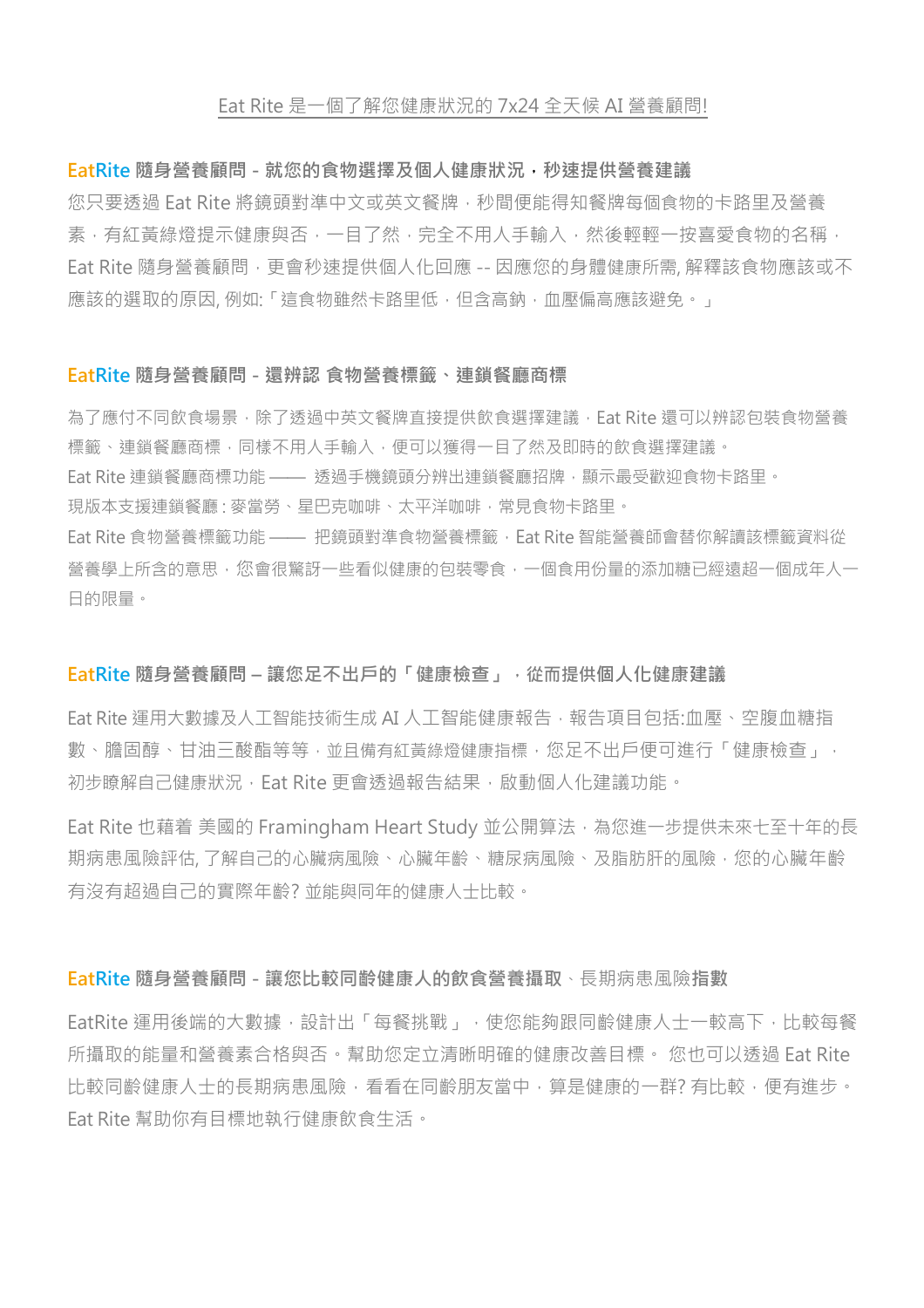#### **EatRite 隨身營養顧問 – 替你搜集熱爆健康新聞, 冥想一個更健康的自己**

健康飲食的概念好應該融入時尚生活。EatRite 的全面及有趣功能還有包括: 冥想減重、記錄你的 每日步行、熱爆健康新聞。您也可以與朋友分享。

EatRite 人工智能每天收集及更新熱爆健康新聞, **讓您**吸收同健康有關的時尚話題,更隨時可以與朋 友分享,增加生活趣味。健康生活方式應該輕鬆,有趣且時尚!

EatRite 也會帶你進入冥想狀態,將明確的減重目標成果,深刻地刻書在腦海之中。每多做一次冥想練 習,即將目標成果埋入更深的意識之中。當你確信自己已經成為夢想中的形象後,你的飲食行為將理所 當然地自我調整,配合你的形像。

### **EatRite 隨身營養顧問 - 還與 Apple Health 接駁, 集中管理健康**

除此之外,Eat Rite 還與 Apple Health 接駁,以同步您的每日步行、AI 人工智能健康報告、營養攝 取紀錄。方便您集中使用一個手機程式管理健康。Eat Rite 鼓勵你加強活動、調節飲食,逐步改善自 己的健康。

EatRite 是一個不能缺少的 人工智能 • 隨身 • 營養顧問

Eat Rite 的 UI 和 UX 經過優化適用於 iPhone。 Eat Rite 所提供的營養資訊, 智健康報告及慢性病風險只為參考作用。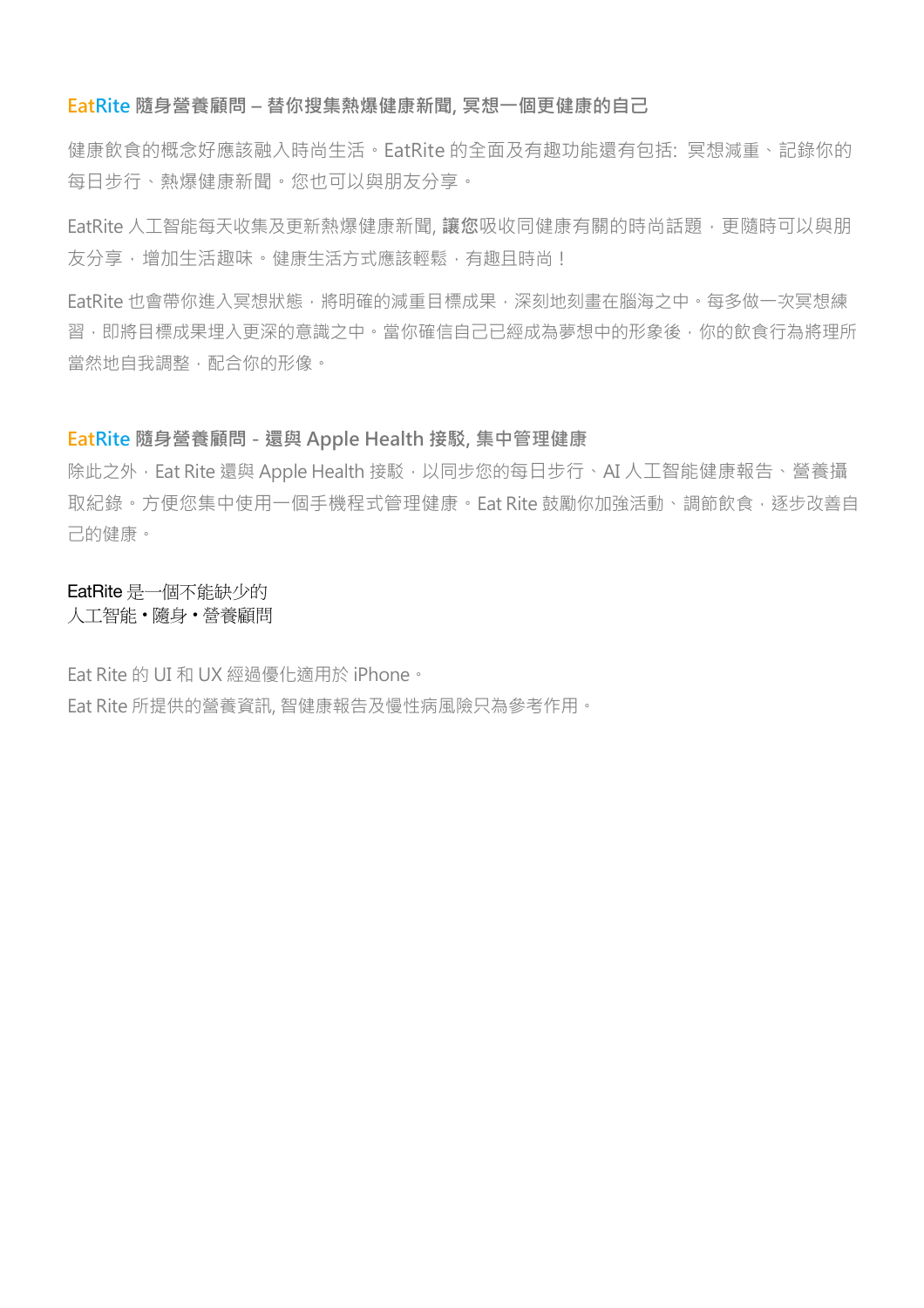### Eat Rite is a 7x24 AI nutritionist who understands your health!

### **EatRite Portable Nutritionist - Provides instant nutrition advice on your food choices and personal health**

You only need to aim the camera at the Chinese or English menus through Eat Rite, you can know the calories and nutrients of each food in the menu in seconds. Traffic lights of red, yellow and green coloured labels give you an overview of what is healthy or unhealthy. No manual input of food name is required. Based on your click on your favourite food name, Eat Rite's personal nutrition consultant will also provide a personalized response in seconds according to your health needs, explaining the reasons why the food should or should not be selected. For example: "This food is low in calories, but high in Sodium and high blood pressure should be avoided."

### **EatRite Portable Nutritionist - also recognizes Food Nutrition Label, Chain Restaurant Logos**

In order to cope with different dietary scenarios, in addition to Chinese or English menu, Eat Rite can also identify the nutrition labels of packaged foods and restaurant chain logos.

Eat Rite chain restaurant logo function --through the lens of the mobile phone, recognize the chain restaurant logos, showing popular foods' calories.

The current version supports chain restaurants: McDonald's, Starbucks Coffee, Pacific Coffee, and common food calories.

Eat Rite food nutrition label function -- by pointing the lens at the food nutrition label, Eat Rite intelligent nutritionist will interpret the meaning of the label information in nutrition for you. You will be surprised by some seemingly healthy packaged snacks. The amount of added sugar for a single serving amount has exceeded the limit of an adult a day.

## **EatRite Portable Nutritionist – Instant "Health Check" at home, facilitating Personalized Health Advisory**

Eat Rite rides on big data and applies artificial intelligence technologies to generate AI artificial intelligence health reports. The report items include: blood pressure, fasting blood sugar index, cholesterol, triglycerides, etc., with coloured health indicators. You can pursue a "health check" without distance travel, to get a preliminary understanding of your own health status. Eat Rite automatically activates the personalized recommendation function by the reported results. Eat Rite further makes use of open algorithms from the Framingham Heart Study Centre in the United States to prepare you a Chronic Health Risk Assessment Report, that allows you to understand your Cardiovascular Disease Risk, Heart Age, Diabetes Risk, and Fatty Liver Risk in the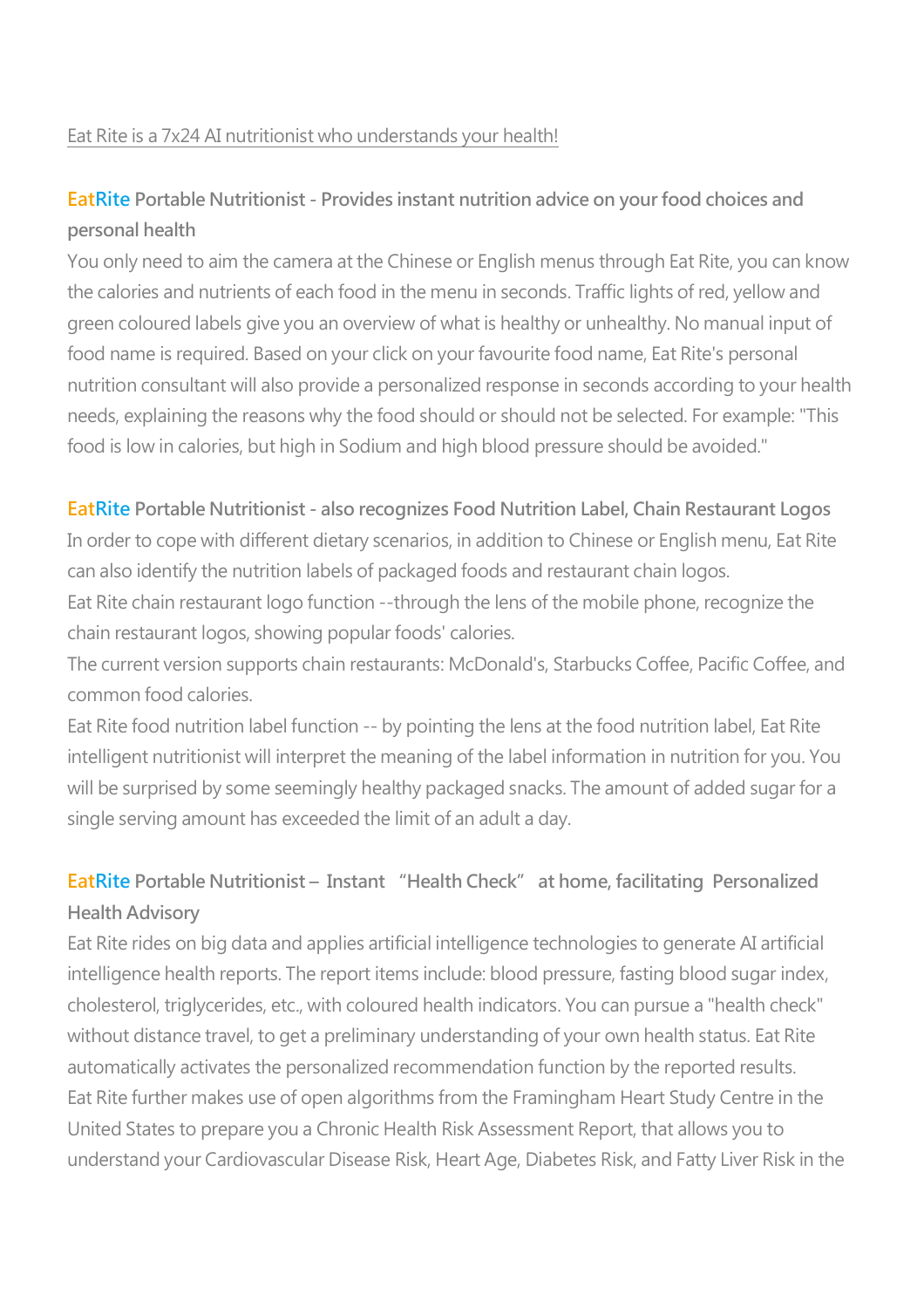coming 7-10 years. Has your heart age exceeded your actual age? You can also compare the risk profile with those healthy people of your age group.

## **EatRite Portable Nutritionist - allows you to compare your Diet and Health Status with Healthy people of the Same Age Group**

EatRite utilizes the big data on the back-end to design the "Meal Challenge", that qualifies your energy and nutrients in each meal by comparing with those healthy people of the same age group. This helps you set clear and clear health improvement goals. You can also compare your Chronic Health risk with that of healthy people of the same age through Eat Rite. Are you considered as health with your similar age friends? As long as you compare, you will be triggered to make progress. Eat Rite helps you to execute a healthy eating life with a goal.

# **EatRite Portable Nutritionist – collects Trending Health News and coaches you Meditating a Healthier You**

The healthy diet must fit into your everyday life. EatRite's comprehensive and interesting features include Meditation for Weight Loss, Daily Walk, and Trending Health News, which you can also share with your friends!

EatRite artificial intelligence collects and updates trending health news every day allowing you to absorb health information related to hot topics, and share it with friends at any time to promote the fun of life. A healthy lifestyle should be relaxing, full of fun and trendy!

EatRite will also coach you the Meditation aiming to deeply portray a clear weight loss goal achievement in your mind. With every meditation exercise, the goal's results are embedded in your deeper consciousness. When you have established the amazing image after successful weight loss, your eating behaviour will naturally adjust itself to fit your image.

### **EatRite Portable Nutritionist - synchronizes with Apple Health to centrally manage health**

In addition, Eat Rite also connects with Apple Health to synchronize your daily walking, AI artificial intelligence health report, and nutritional intake records. It is convenient for you to use one mobile phone program to manage health. Eat Rite encourages you to strengthen your activities, adjust your diet, and gradually improve your health.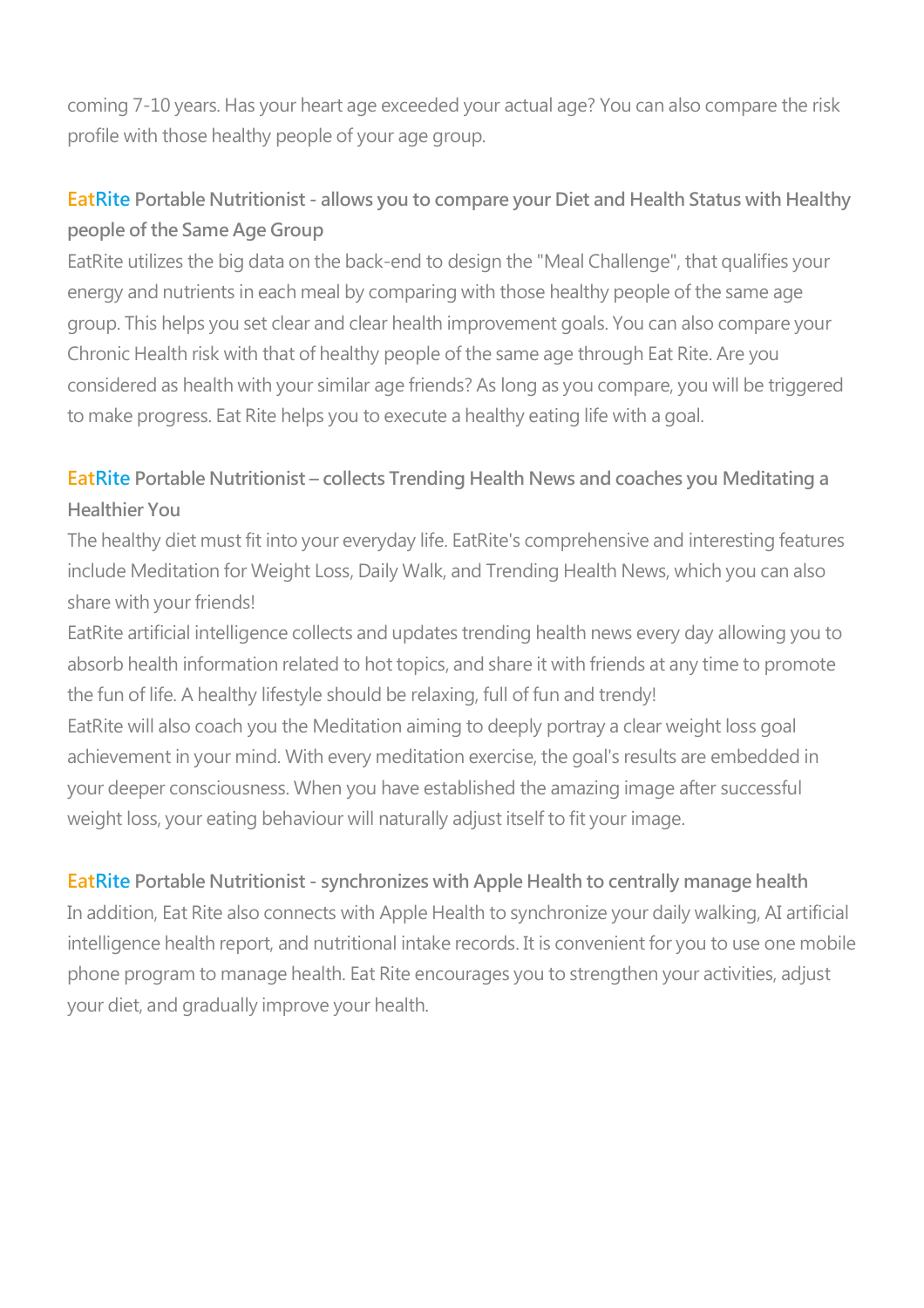## Eat Rite 人工智能 • 隨身 • 營養顧問

powered by ReHealthier

|                        |           |                      | Free Version (免費版本)     | Premium Version by<br>Subscription (進階版本) |  |
|------------------------|-----------|----------------------|-------------------------|-------------------------------------------|--|
| Eat Rite 智能營養顧問 (智能鏡頭) |           |                      |                         |                                           |  |
|                        | $\bullet$ | 無限次辨認中文餐牌            | ✔                       | $\checkmark$                              |  |
|                        | $\bullet$ | 無限次辨認英文餐牌            | $\overline{\mathbf{x}}$ | ✓                                         |  |
|                        | $\bullet$ | 無限次辨認包裝食物營養標         | × (僅限每天試用一次)            | ✔                                         |  |
|                        |           | 籤                    |                         |                                           |  |
|                        | $\bullet$ | 無限次辨認連鎖餐廳商標(中        | × (僅限每天試用一次)            | ✔                                         |  |
|                        |           | 文及卡路里)               |                         |                                           |  |
|                        | $\bullet$ | 紅黃綠燈提示:              | × (僅限卡路里)               | ✔                                         |  |
|                        |           | 卡路里和十多種營養素 (脂        |                         |                                           |  |
|                        |           | 肪、碳水化合物、添加的          |                         |                                           |  |
|                        |           | 糖、鈉、多種維生素、礦物         |                         |                                           |  |
|                        |           | 質等)                  |                         |                                           |  |
|                        | $\bullet$ | 無限次提供營養建議            | × (次數如上)                |                                           |  |
|                        |           |                      |                         |                                           |  |
|                        |           |                      |                         | ✔                                         |  |
|                        | $\bullet$ | 個人化營養建議 : 中文、英文      | <b>×</b> (只支持中文)        |                                           |  |
|                        |           | 選擇                   |                         |                                           |  |
|                        |           | Eat Rite AI 人工智能健康報告 |                         |                                           |  |
|                        | $\bullet$ | 生理數據估算               | √                       |                                           |  |
|                        |           | (血壓、空腹血糖指數、膽固        |                         |                                           |  |
|                        |           | 醇、甘油三酸酯等等)           |                         |                                           |  |
|                        | $\bullet$ | 慢性疾病風險評估             |                         |                                           |  |
|                        |           | (心臟病風險、心臟年齡、糖        |                         |                                           |  |
|                        |           | 尿病風險、及脂肪肝的風險)        |                         |                                           |  |
|                        | $\bullet$ | 與同年的健康人士比較慢性疾        | $\overline{\mathbf{x}}$ |                                           |  |
|                        |           | 病風險                  |                         |                                           |  |
|                        | $\bullet$ | 生理數據估算結果             | $\overline{\mathbf{x}}$ | ✔                                         |  |
|                        |           | 與應用程序 Apple Health/健 |                         |                                           |  |
|                        |           | 康同步                  |                         |                                           |  |
|                        |           | Eat Rite「每餐挑戰」       |                         |                                           |  |
|                        | $\bullet$ | 每次用餐記錄               | ×(只限最新近的一餐)             | $\checkmark$                              |  |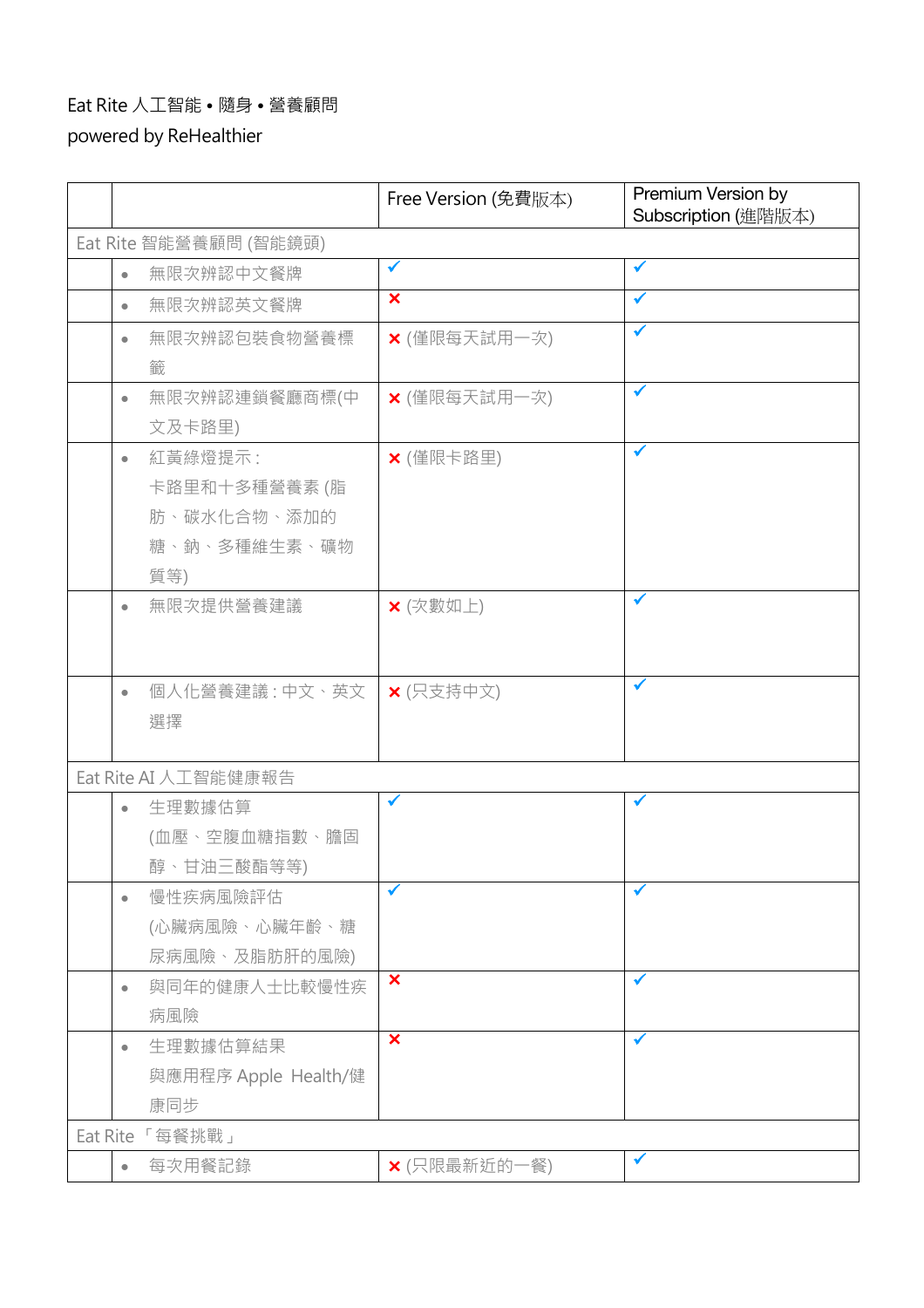|                    | $\bullet$ | 用餐記錄詳細營養分析           | X (只限最新近的一餐卡路里、       |              |
|--------------------|-----------|----------------------|-----------------------|--------------|
|                    |           | (包括卡路里和十多種營養素:       | 脂肪、碳水化合物、及蛋白質)        |              |
|                    |           | 脂肪、碳水化合物、添加的         |                       |              |
|                    |           | 糖、鈉、多種維生素、礦物         |                       |              |
|                    |           | 質等)                  |                       |              |
|                    | $\bullet$ | 與同年的健康人士比較           | $\mathsf{x}$ (如上)     | ✔            |
|                    | $\bullet$ | 營養攝入數據與應用程序          | $\boldsymbol{\times}$ | $\checkmark$ |
|                    |           | Apple Health/健康同步    |                       |              |
| Eat Rite「冥想減重」形象刻畫 |           |                      |                       |              |
|                    | $\bullet$ | 無限次使用冥想及記錄           | × (僅限試用一次)            | $\checkmark$ |
| Eat Rite 其他重要功能    |           |                      |                       |              |
|                    | $\bullet$ | 熱爆健康新聞,每天更新          | $\checkmark$          | $\checkmark$ |
|                    | $\bullet$ | 記錄你的每日步行             | $\mathbf x$           | $\checkmark$ |
|                    |           | 與應用程序 Apple Health/健 |                       |              |
|                    |           | 康同步                  |                       |              |
|                    | $\bullet$ | VIP 電子郵件支援           | ×                     | $\checkmark$ |

|           |                                                      | Free Version (免費版)                 | Premium Version by   |
|-----------|------------------------------------------------------|------------------------------------|----------------------|
|           |                                                      |                                    | Subscription (付費訂閱版) |
|           | Eat Rite Al Dietitian (Nutrition Camera)             |                                    |                      |
| ٠         | Unlimited recognition of                             | $\checkmark$                       | $\checkmark$         |
|           | Chinese menu                                         |                                    |                      |
| ٠         | Unlimited recognition of                             | $\boldsymbol{\times}$              | ✔                    |
|           | English menu                                         |                                    |                      |
| $\bullet$ | Unlimited identification of the                      | $\times$ (one free trial each day) | $\checkmark$         |
|           | nutrition label of packaged                          |                                    |                      |
|           | food                                                 |                                    |                      |
| ٠         | Unlimited identification of                          | <b>×</b> (one free trial each day) | ✔                    |
|           | chain restaurant logos                               |                                    |                      |
| ۰         | Red, yellow and green "traffic                       | <b>×</b> (Calories only)           | $\checkmark$         |
|           | light" indications:                                  |                                    |                      |
|           | Calories and more than ten                           |                                    |                      |
|           | nutrients (fat, carbohydrates,                       |                                    |                      |
|           | added sugar, sodium,<br>multiple vitamins, minerals, |                                    |                      |
|           | $etc.$ )                                             |                                    |                      |
| ٠         | Unlimited nutrition advice                           | $\times$ (As above)                | $\checkmark$         |
|           | provisioning                                         |                                    |                      |
|           |                                                      |                                    |                      |
|           |                                                      |                                    |                      |